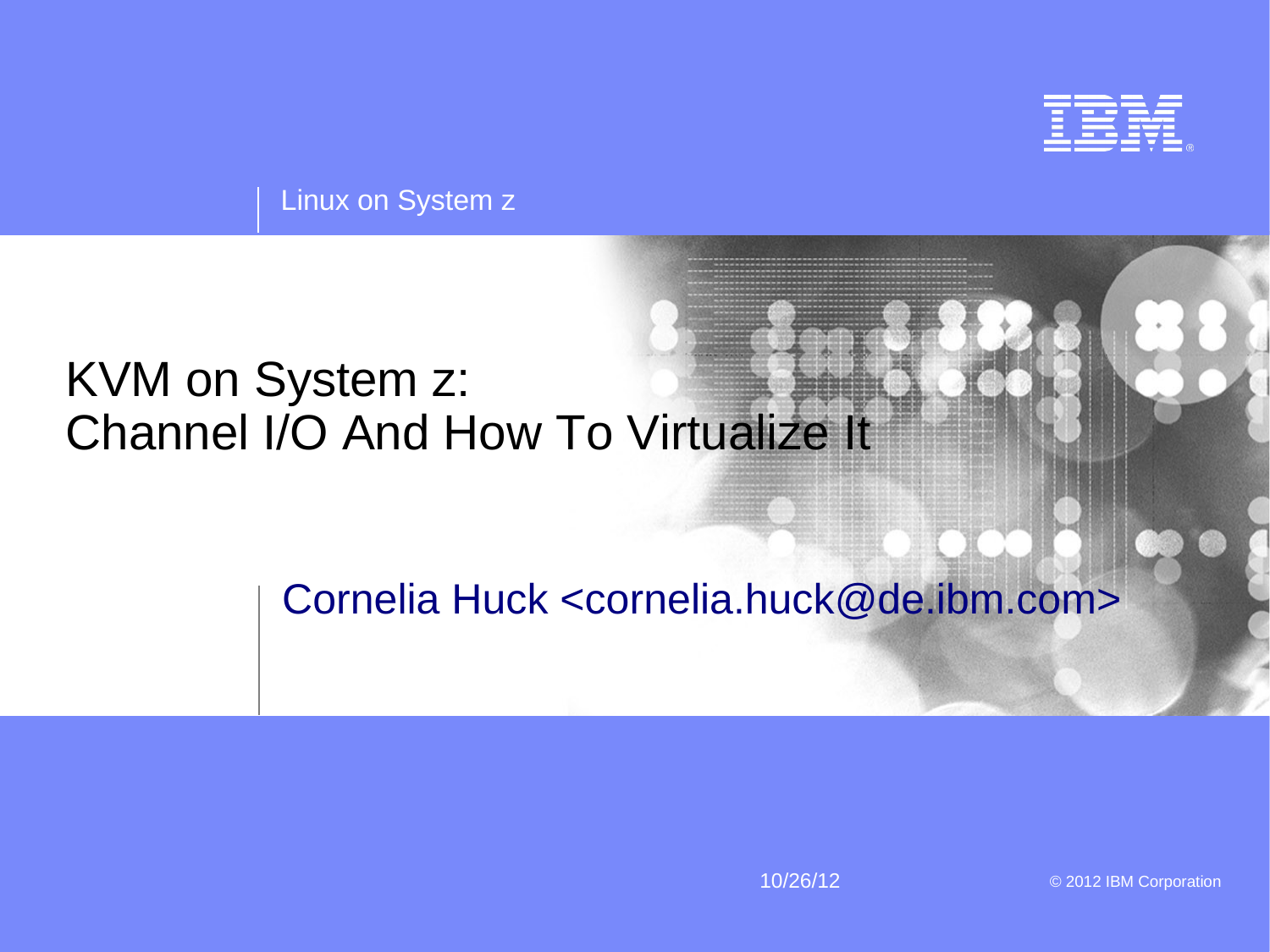# Agenda

- **Quick history**
- **Basic concepts**
- $\blacksquare$  Initiating I/O
- **Linux support for channel I/O**
- **Virtualization support**
- **Virtio-ccw**
- **References**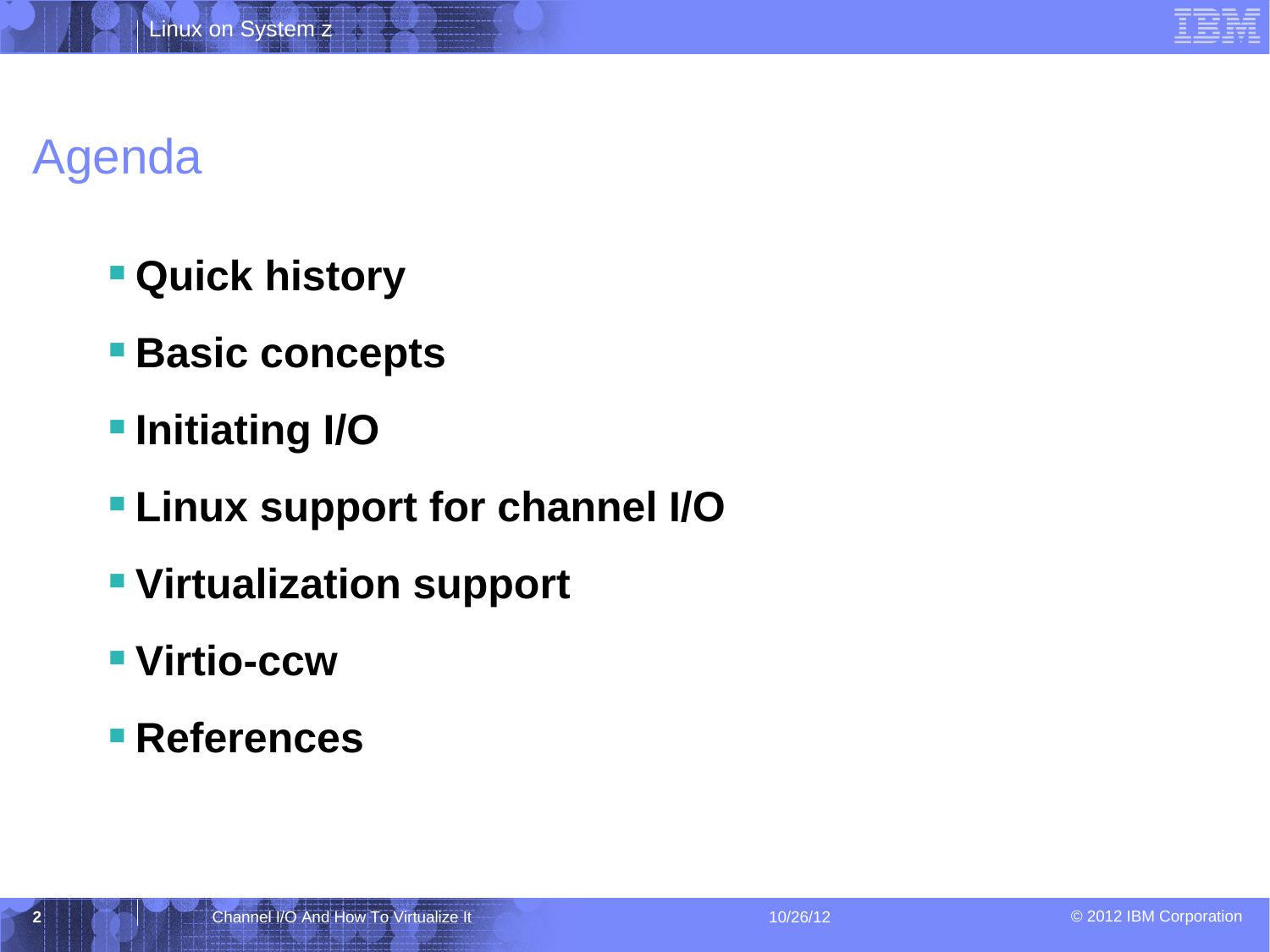

## A Quick History of Channel I/O

- **Initial versions in early IBM mainframes (1950s)**
- **Reference implementation with System/360 in 1963 (SIO style)**
- **START SUBCHANNEL style introduced with 370/XA in 1981**
	- Still in use on today's System z hardware
	- Various enhancements to support new features like 64 bit addressing or high performance ficon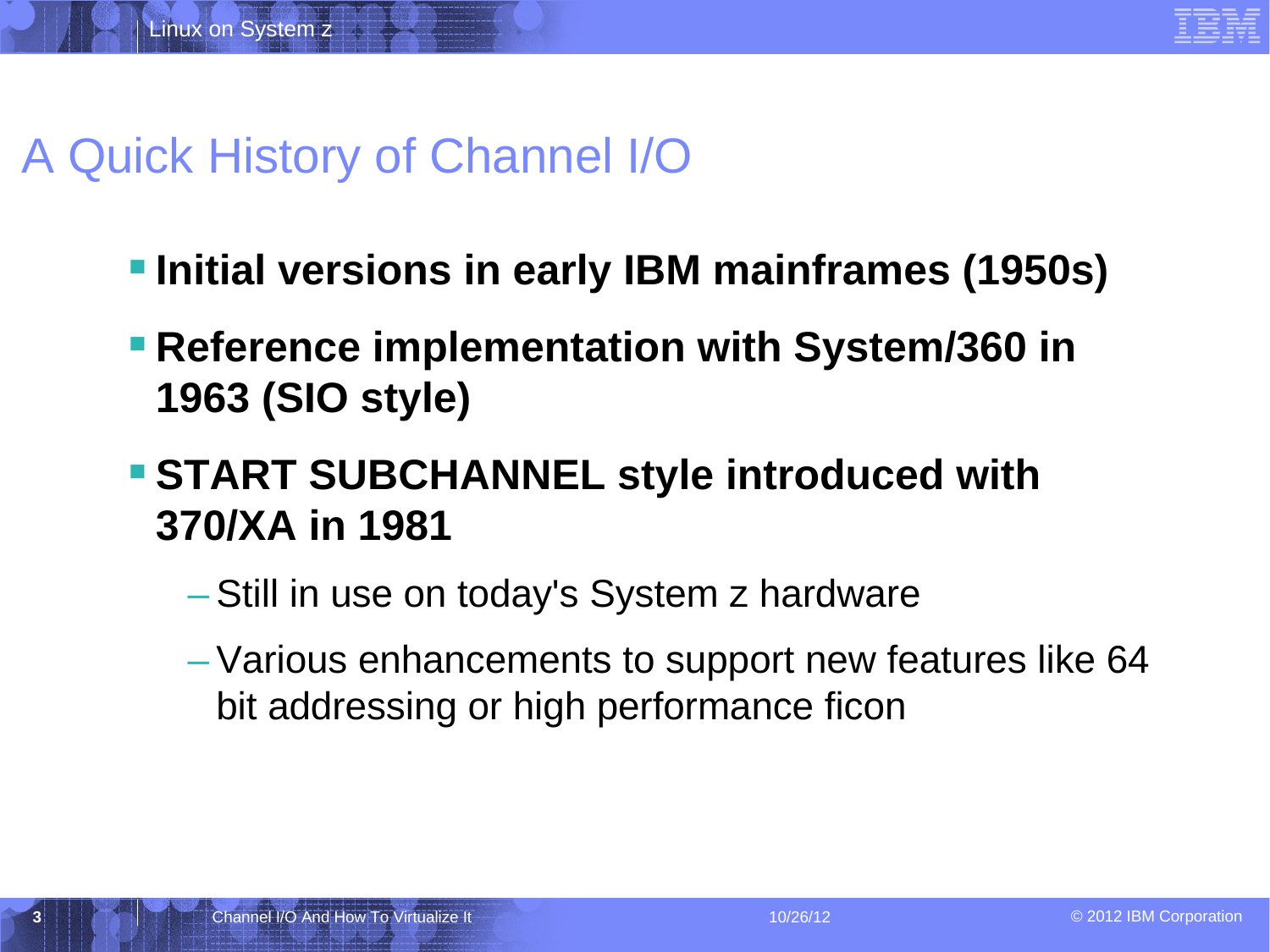## Basic Concepts

#### **Channel Subsystem**

- Provides I/O mechanism
- Processors dedicated to I/O relieve the main processors

#### **Channel Subsystem Image**

- Comprised of subchannels and channel paths
- Currently up to 4 images per machine; only one image accessible per logical partition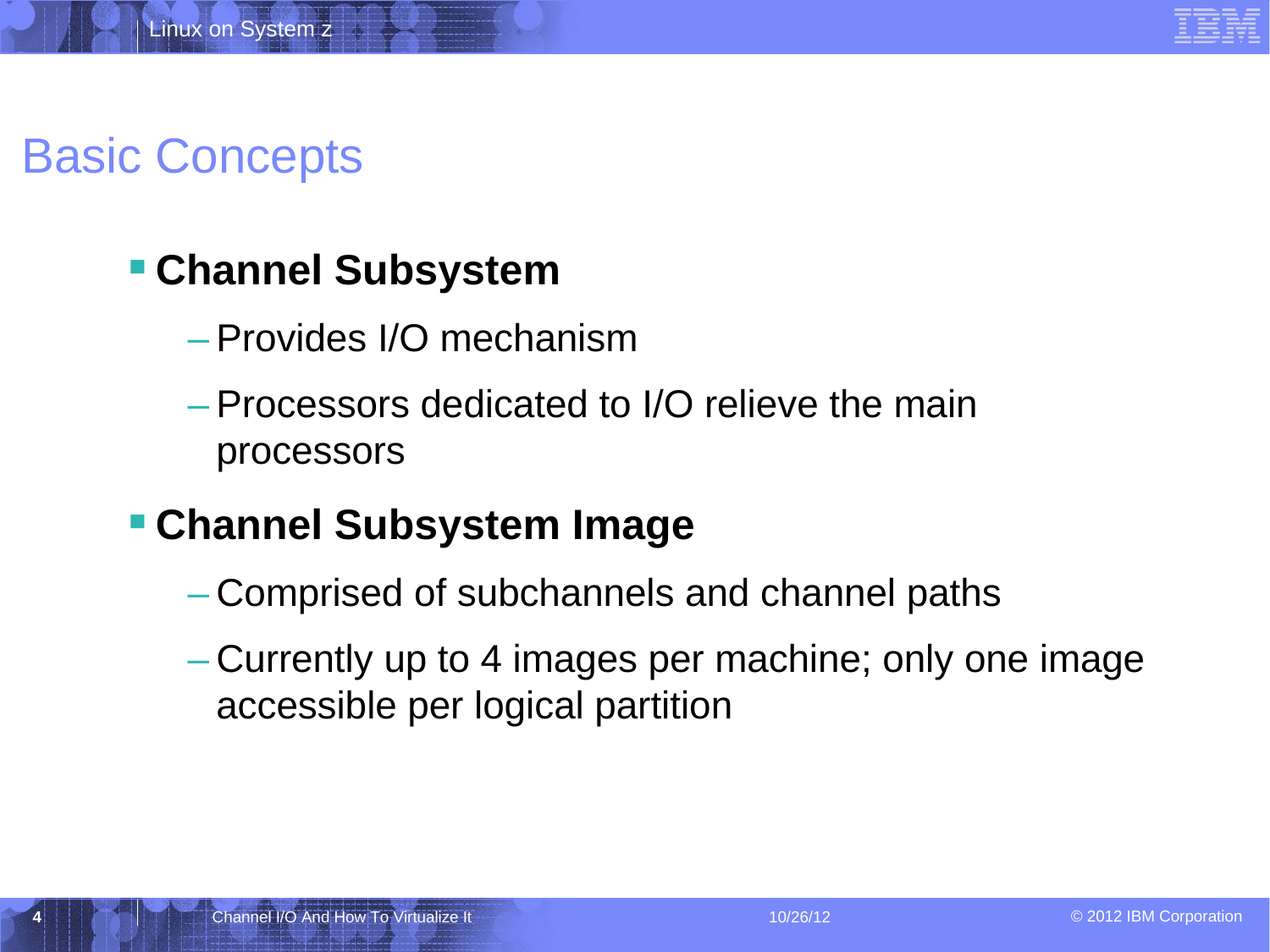# Basic Concepts (2)

### **Subchannel**

- Logical communication path to and from device
- Collects status for I/O, connections and device
- Organized into up to four subchannel sets of up to 64k subchannels (per channel subsystem image)

#### **Channel Path**

- $-$  Corresponds to machine  $\leftrightarrow$  control unit connection
- Shared between subchannels (up to 8 channel paths per subchannel)
- Up to 255 channel paths per channel subsystem image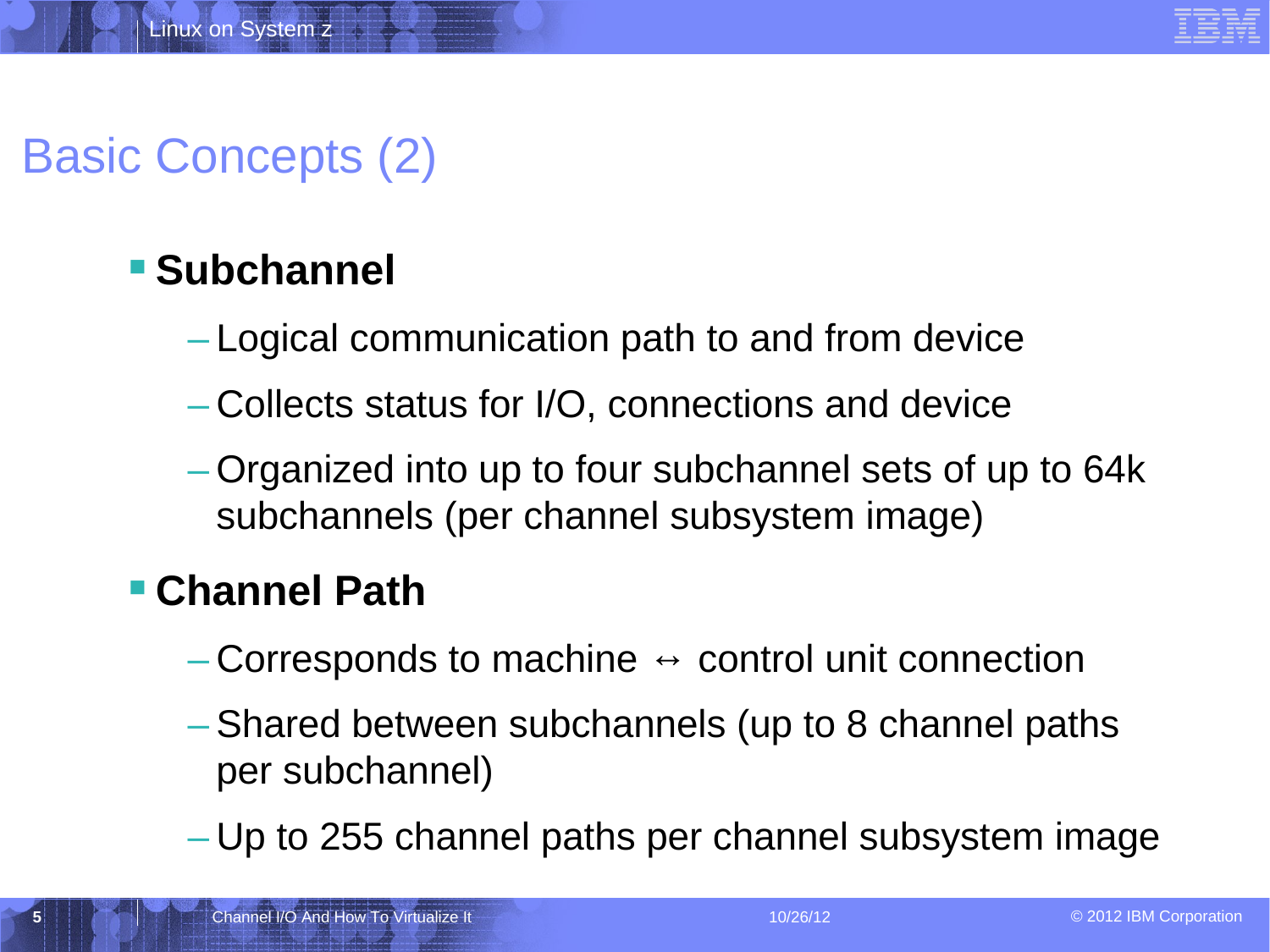# Basic Concepts (3)

### **Control Unit**

- Accepts a set of channel commands
- May be integrated with the I/O device
- Self-descriptive (e.g. SenseID channel command)
- Responsible for translating between channel commands and device-specific actions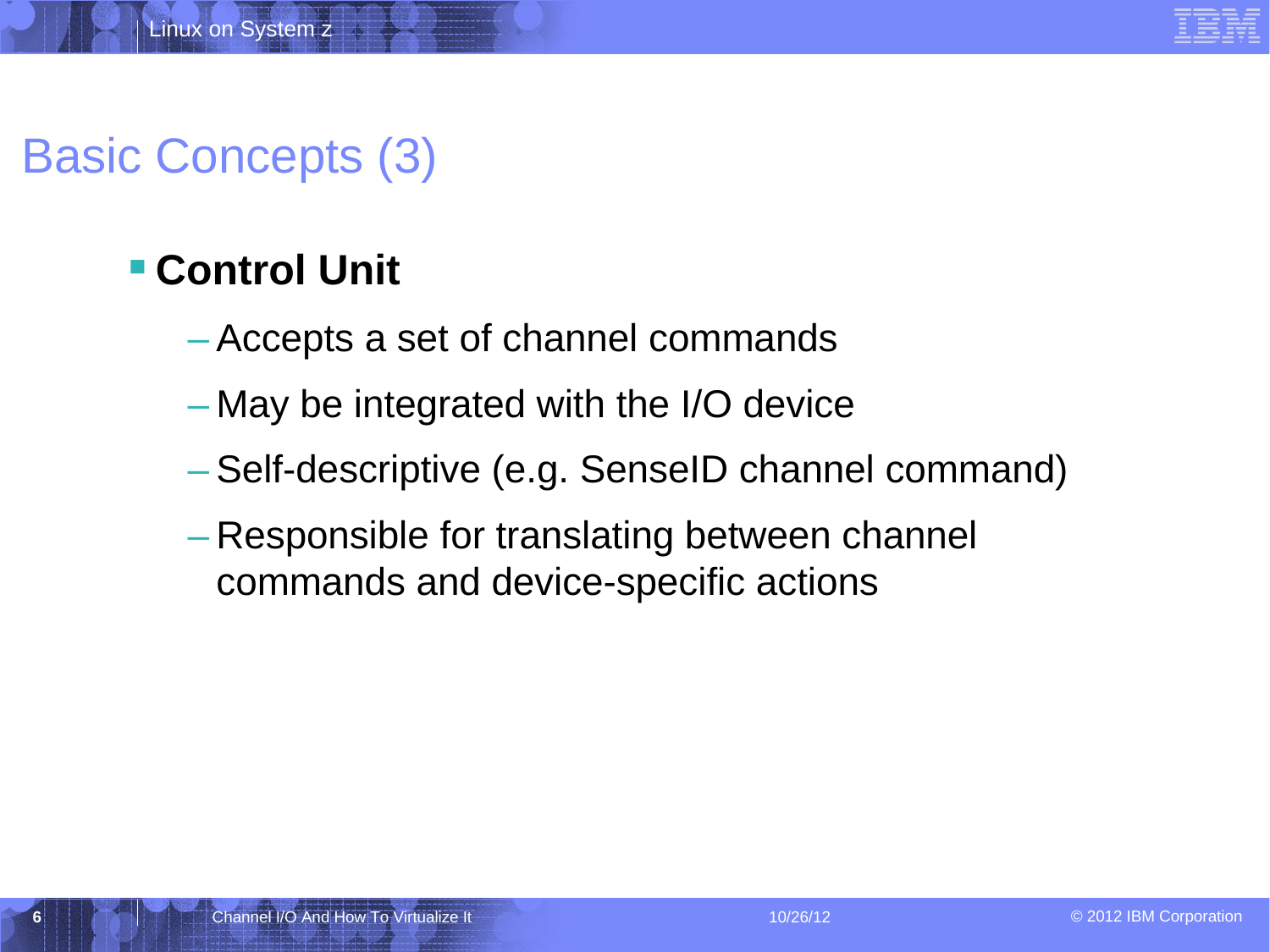# Basic Concepts (4)



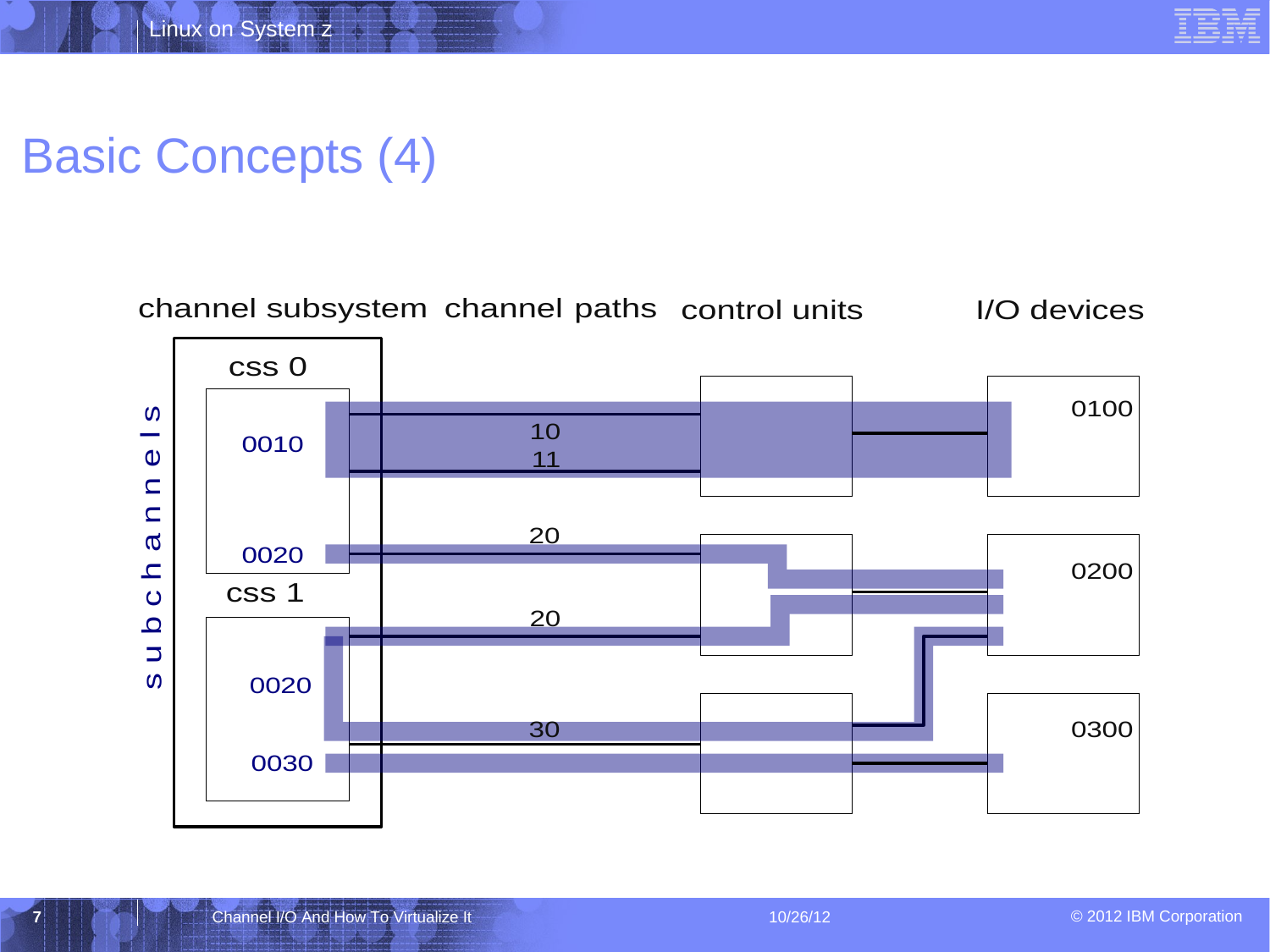

# Initiating I/O

#### **Start Subchannel (ssch)**

- Provide a channel program and parameters to the channel subsystem
- Channel program is performed asynchronously by the channel subsystem
- Upon conclusion, error or caller's request, the subchannel is made status pending and an I/O interrupt is generated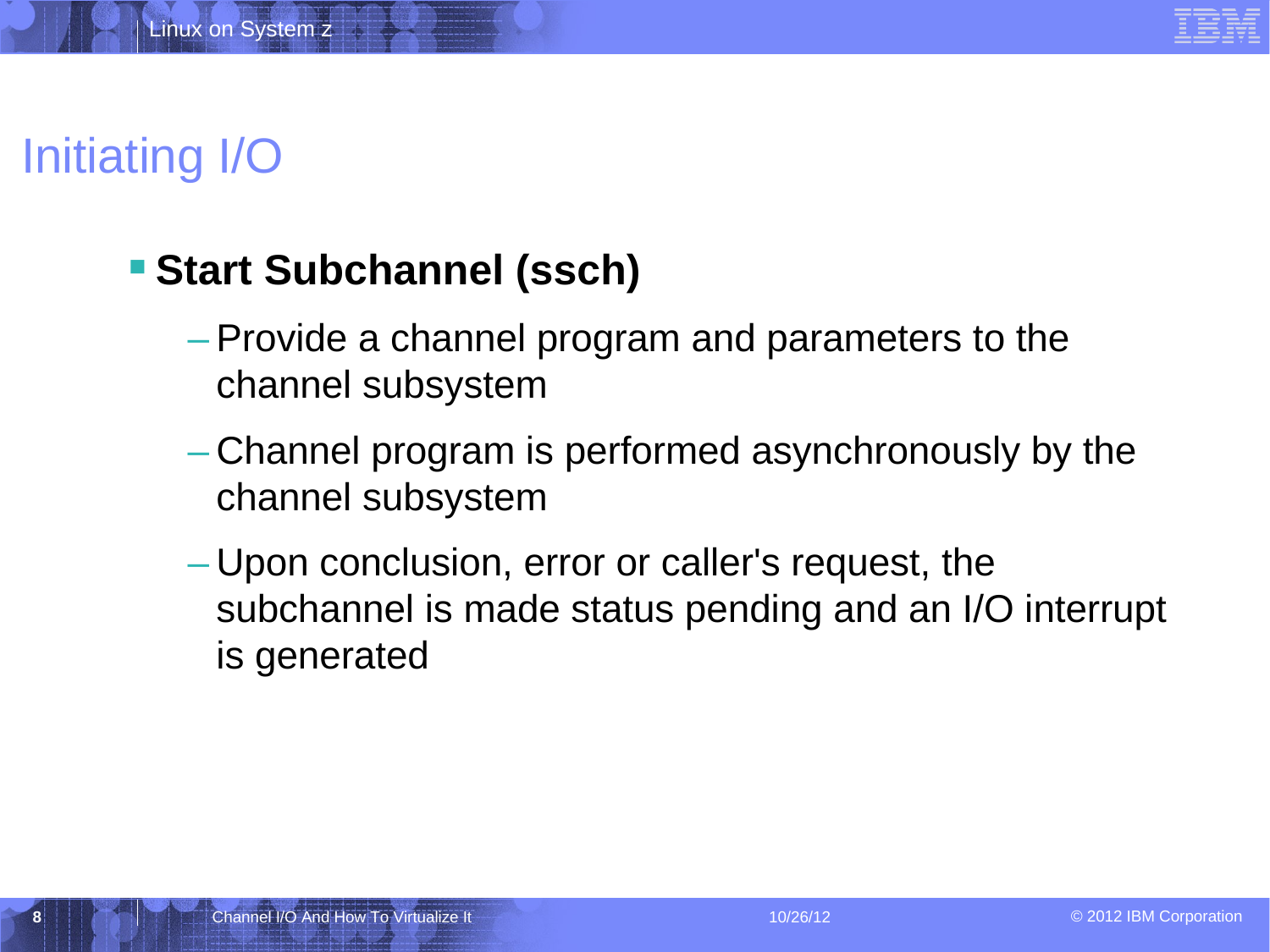# Initiating I/O (2)

#### **Channel programs**

- Consist of channel command words (ccws)
- Each ccw refers a specific command (e.g. read, write) and may refer to a memory area
- Multiple ccws may be chained (e.g. multiple reads) and started by a single ssch
- Running channel programs may be modified in-flight
- Special features: TIC (GOTO equivalent), suspend marker, program controlled interrupts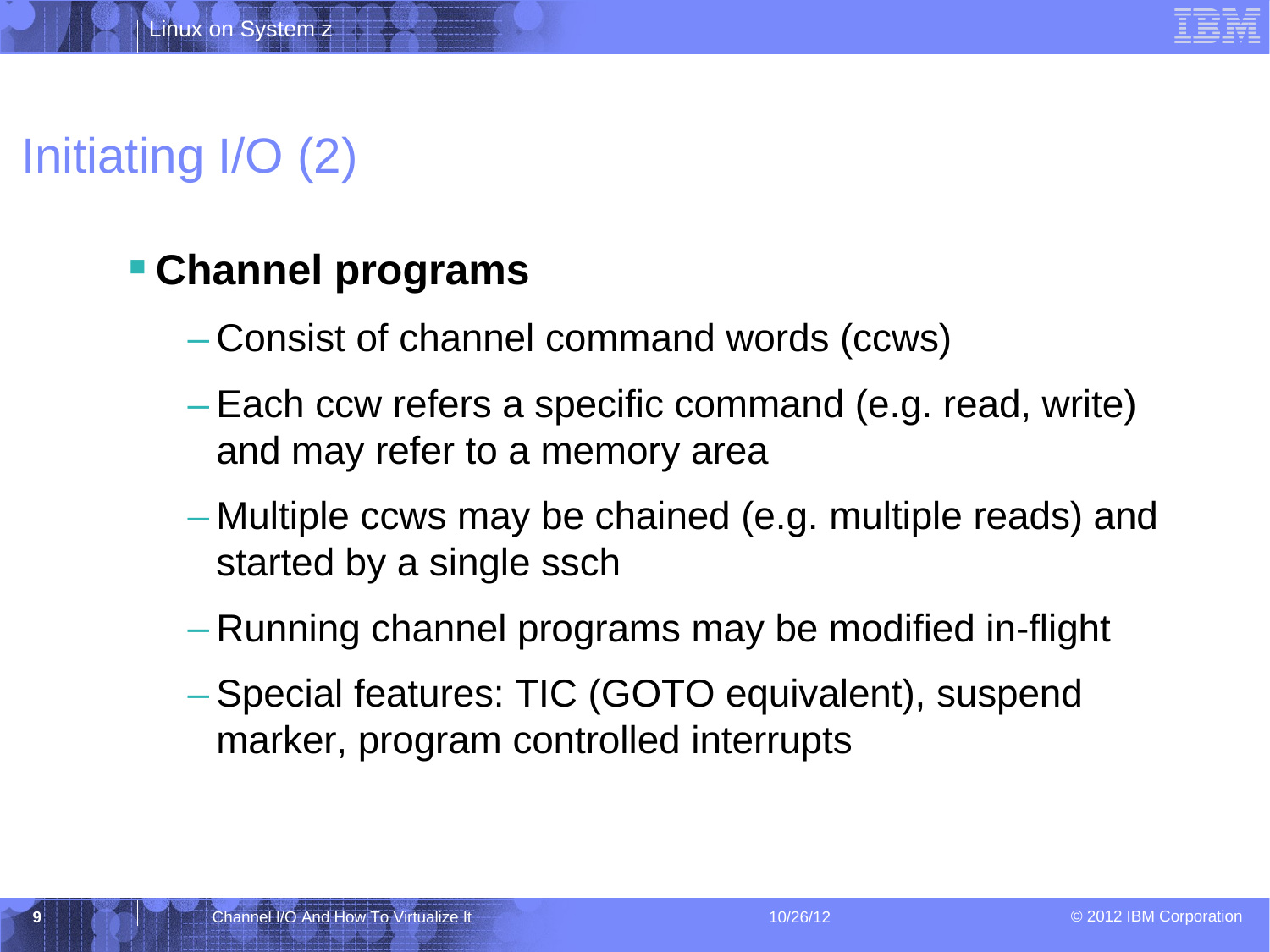# Initiating I/O (3)

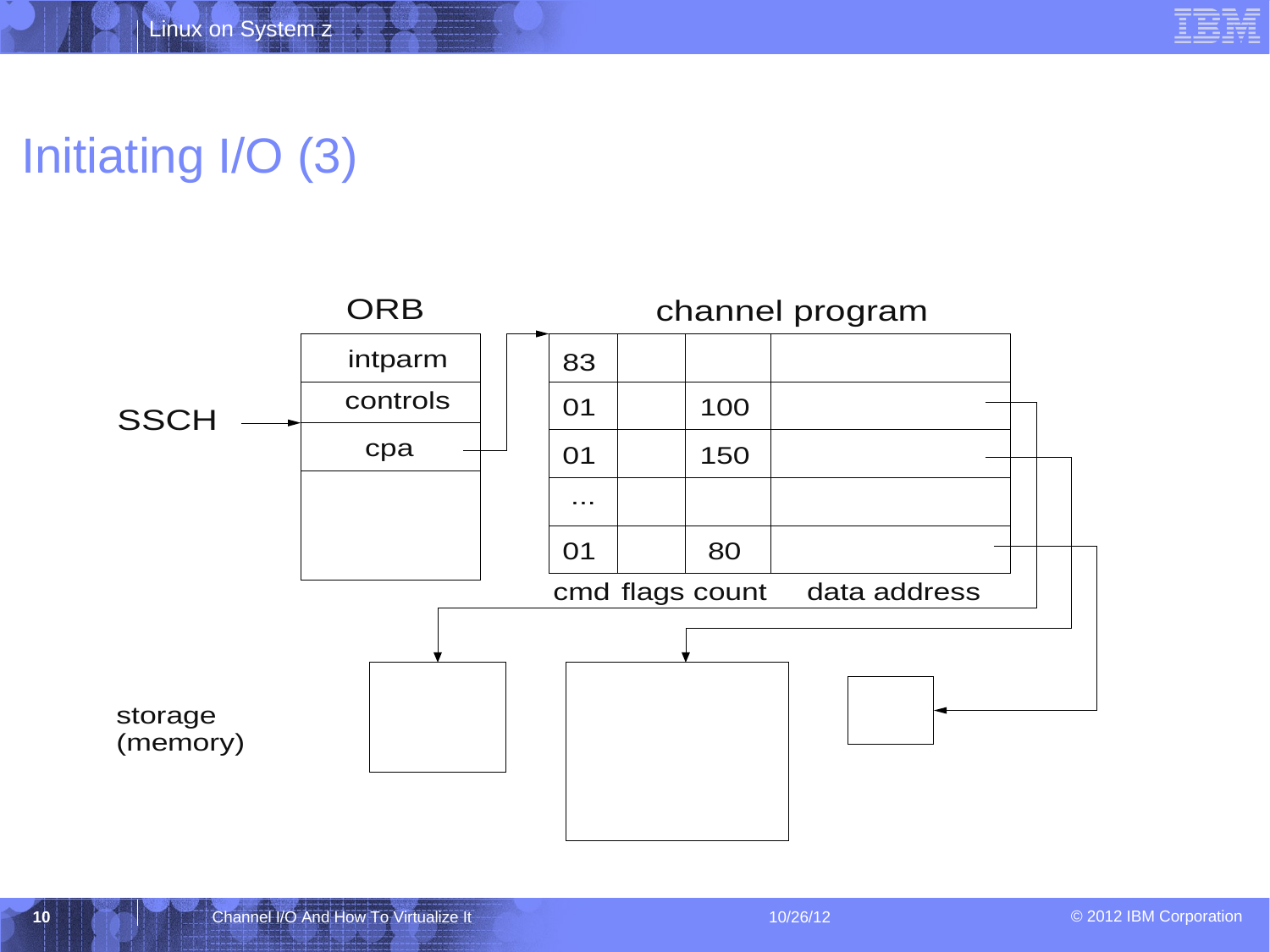# Initiating I/O (4)

### **II/O Interrupts**

- Floating interrupt may occur on any CPU
- Made pending when a subchannel becomes status pending, delivered via PSW swap
- Carries payload designating the subchannel, written into CPU's lowcore
- Pending but not delivered I/O interrupts may be removed by I/O instructions (TPI – test pending interruption, TSCH – test subchannel)
- Usually triggers a TSCH by the program to collect subchannel status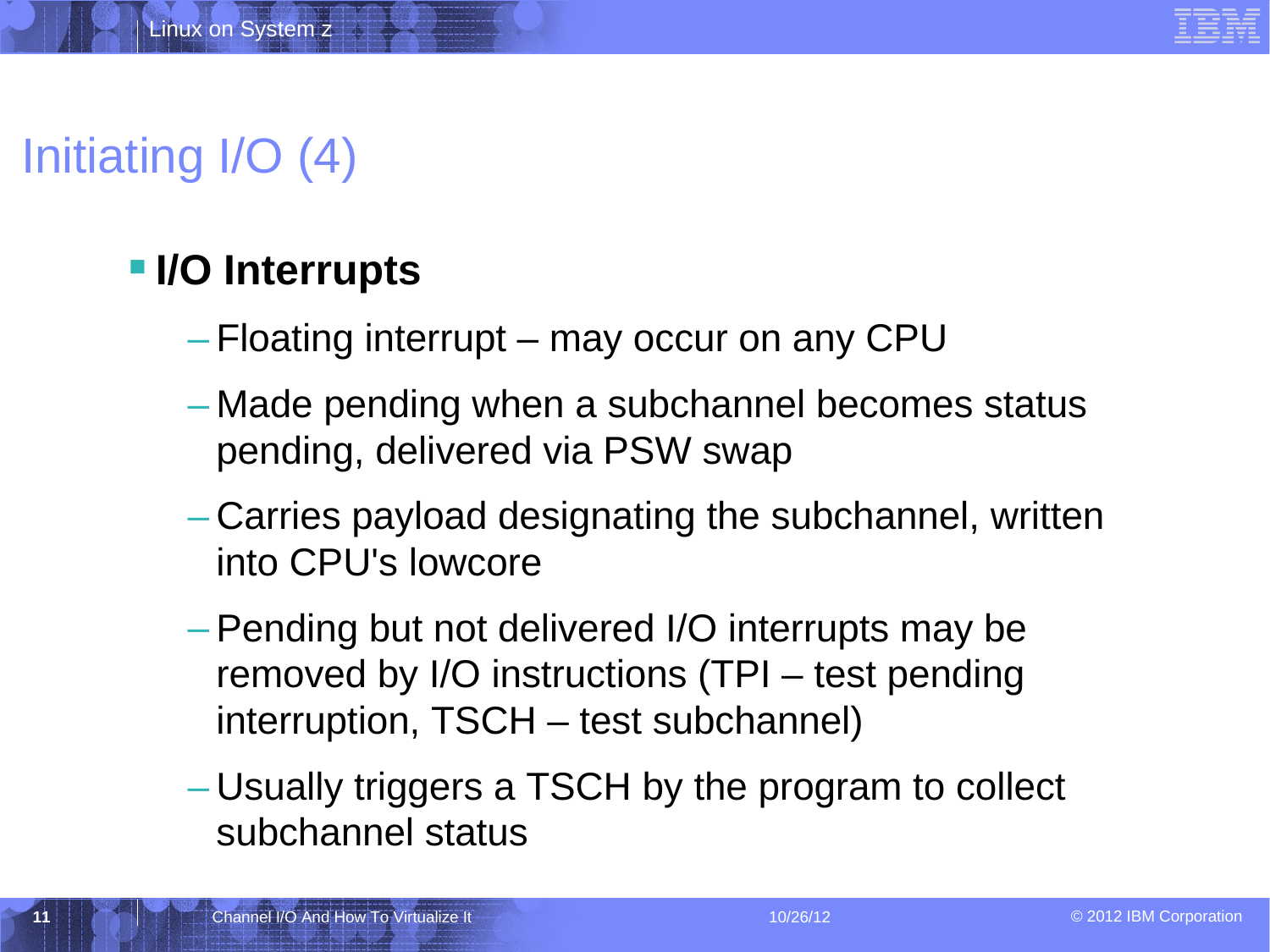

# Initiating I/O (5)

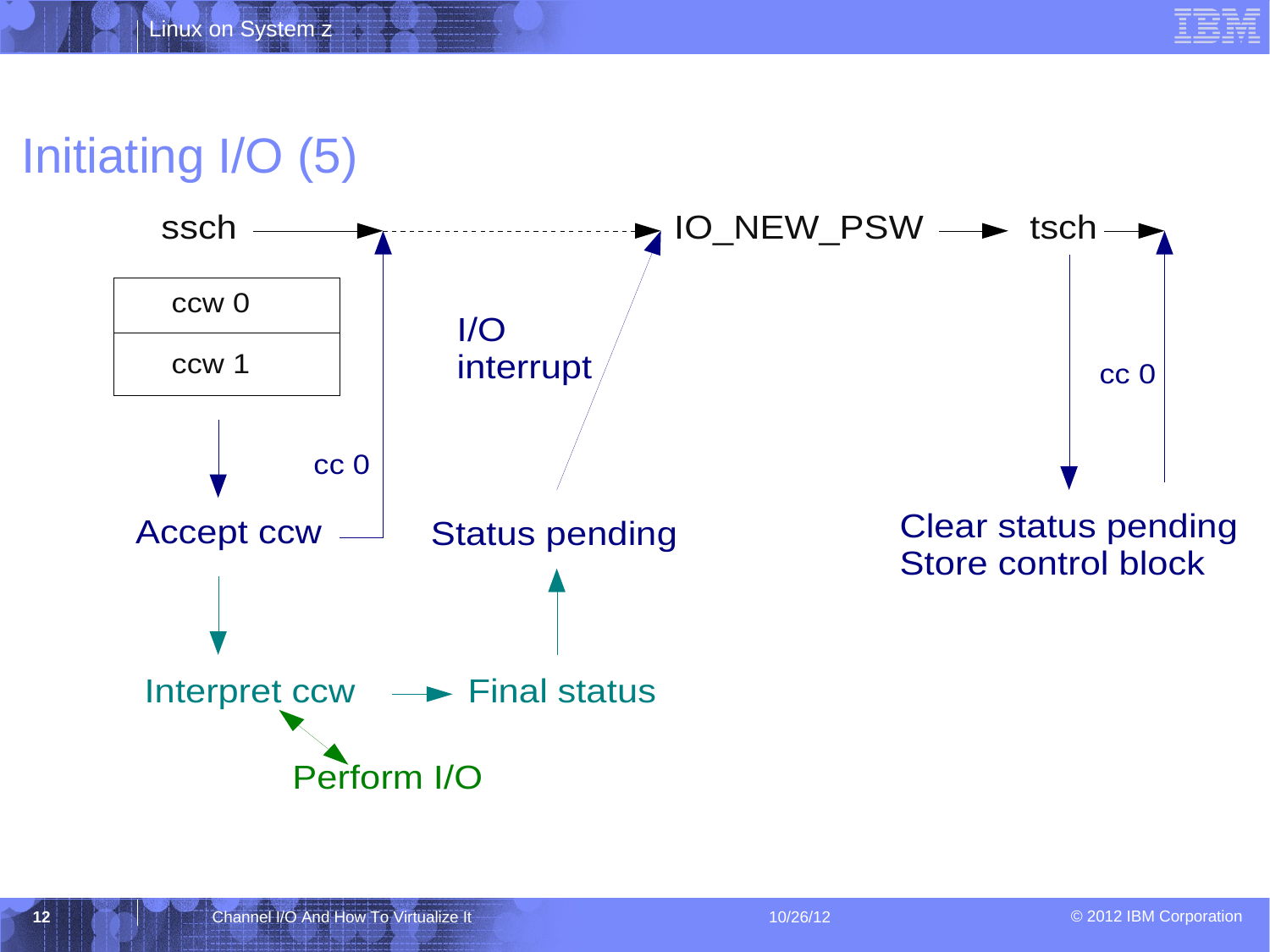## Linux Support for Channel I/O

### **Common I/O Layer**

- Provides wrapper around low-level channel I/O
- Handles basic channel I/O and I/O interrupts

#### **CCW device drivers**

- Support for various devices and control units
- Channel commands specific to device types
- Examples: dasd (disks), channel attached tapes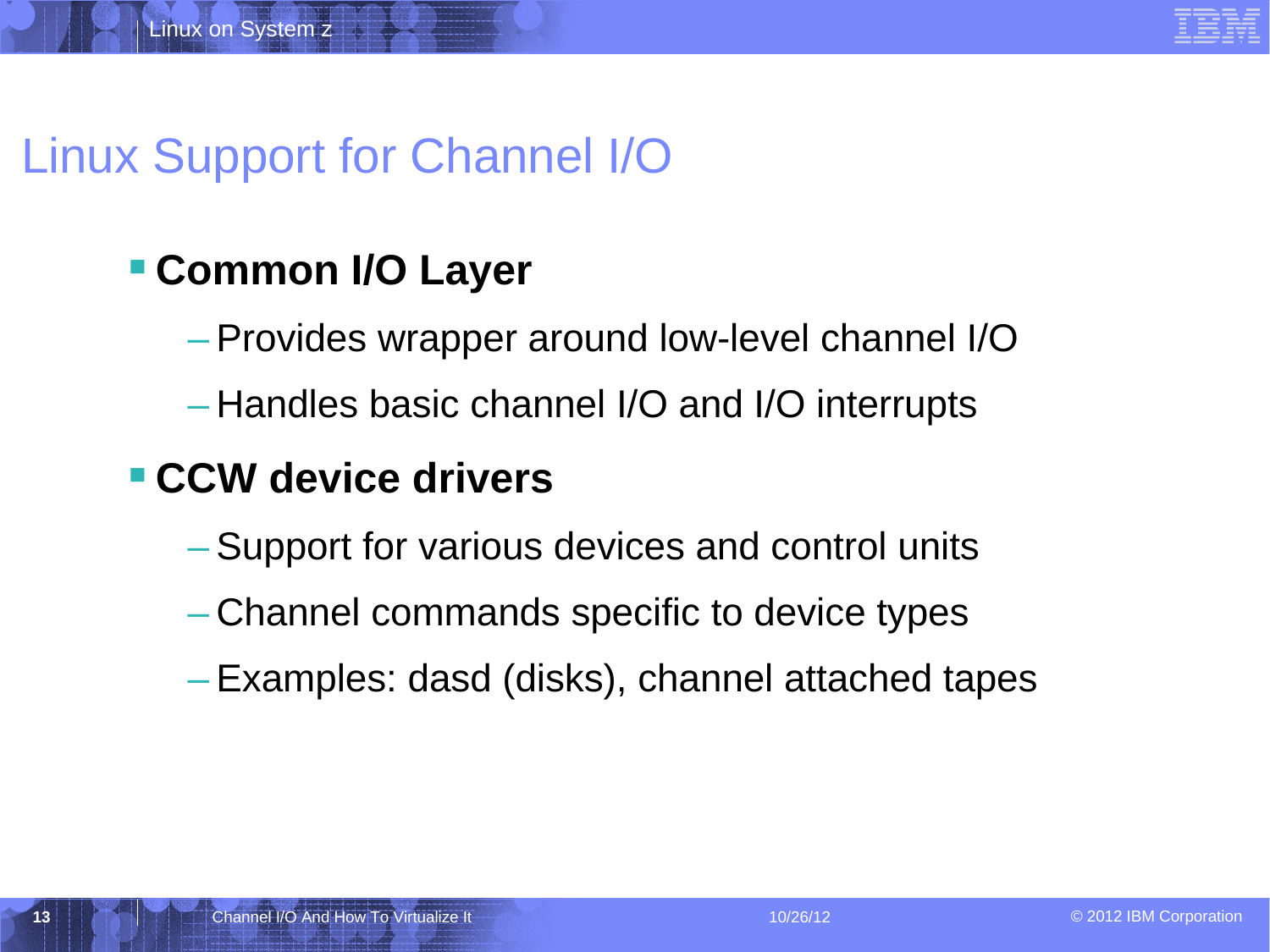### Linux Support for Channel I/O (2)

#### **Example of a guest running under z/VM:**

|                       | $[root@r1760001 - ]# lscss]$ |                 |                                 |    |    |    |                   |  |
|-----------------------|------------------------------|-----------------|---------------------------------|----|----|----|-------------------|--|
| Device                | Subchan.                     |                 | DevType CU Type Use PIM PAM POM |    |    |    | <b>CHPIDS</b>     |  |
|                       |                              |                 |                                 |    |    |    |                   |  |
| 0.0.f5f0 0.0.0000     |                              |                 | 1732/01 1731/01 yes             | 80 | 80 | ff | 76000000 00000000 |  |
| 0.0.f5f1 0.0.0001     |                              |                 | 1732/01 1731/01 yes             | 80 | 80 | ff | 76000000 00000000 |  |
| 0.0.f5f2 0.0.0002     |                              |                 | 1732/01 1731/01 yes             | 80 | 80 | ff | 76000000 00000000 |  |
| 0.0.3800 0.0.0003     |                              |                 | 3390/0c 3990/e9 yes             | fc | f0 | ff | 30313233 3c3d0000 |  |
| $0.0.3801$ $0.0.0004$ |                              |                 | 3390/0c 3990/e9 yes             | fc | f0 | ff | 30313233 3c3d0000 |  |
| $0.0.3802$ $0.0.0005$ |                              |                 | 3390/0c 3990/e9 yes             | fc | f0 | ff | 30313233 3c3d0000 |  |
| 0.0.0191 0.0.0006     |                              | 3390/0c 3990/e9 |                                 | fc | f0 | ff | 30313233 3c3d0000 |  |
| 0.0.00090.00007       |                              |                 | 0000/00 3215/00 yes             | 80 | 80 | ff | 01000000 00000000 |  |
| $0.0.000c$ 0.0.000e   |                              | 0000/00 2540/00 |                                 | 80 | 80 | ff | 01000000 00000000 |  |
|                       |                              |                 | 0000/00 2540/00                 | 80 | 80 | ff | 01000000 00000000 |  |
| $0.0.000e$ 0.0.0010   |                              |                 | 0000/00 1403/00                 | 80 | 80 | ff | 01000000 00000000 |  |
| 0.0.0190 0.0.0011     |                              |                 | 3390/0c 3990/e9                 | fc | f0 | ff | 30313233 3c3d0000 |  |
| 0.0.019d 0.0.0012     |                              |                 | 3390/0c 3990/e9                 | fc | f0 | ff | 30313233 3c3d0000 |  |
|                       | 0.0.019e 0.0.0013            | 3390/0c 3990/e9 |                                 | fc | f0 | ff | 30313233 3c3d0000 |  |
| 0.0.0592 0.00014      |                              | 3390/0c 3990/e9 |                                 | fc | f0 | ff | 30313233 3c3d0000 |  |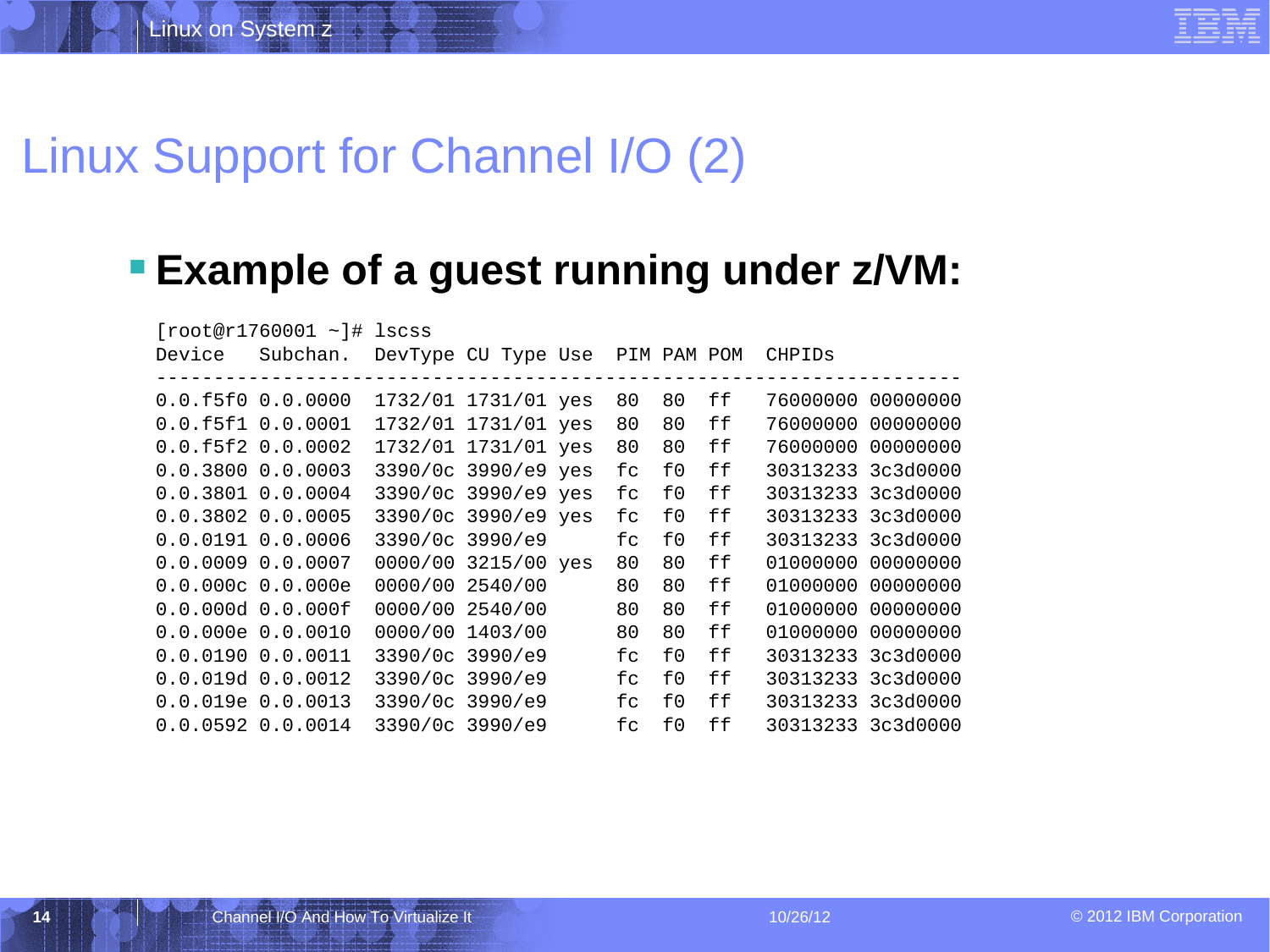

# Virtualization Support

### **SIE: Virtualization instruction on s390**

### **IIO instructions get SIE exits**

- Instruction intercept for most I/O instructions
- Additionally I/O intercept for SSCH
	- Currently not used by KVM
- Special intercepts for passthrough of real channel devices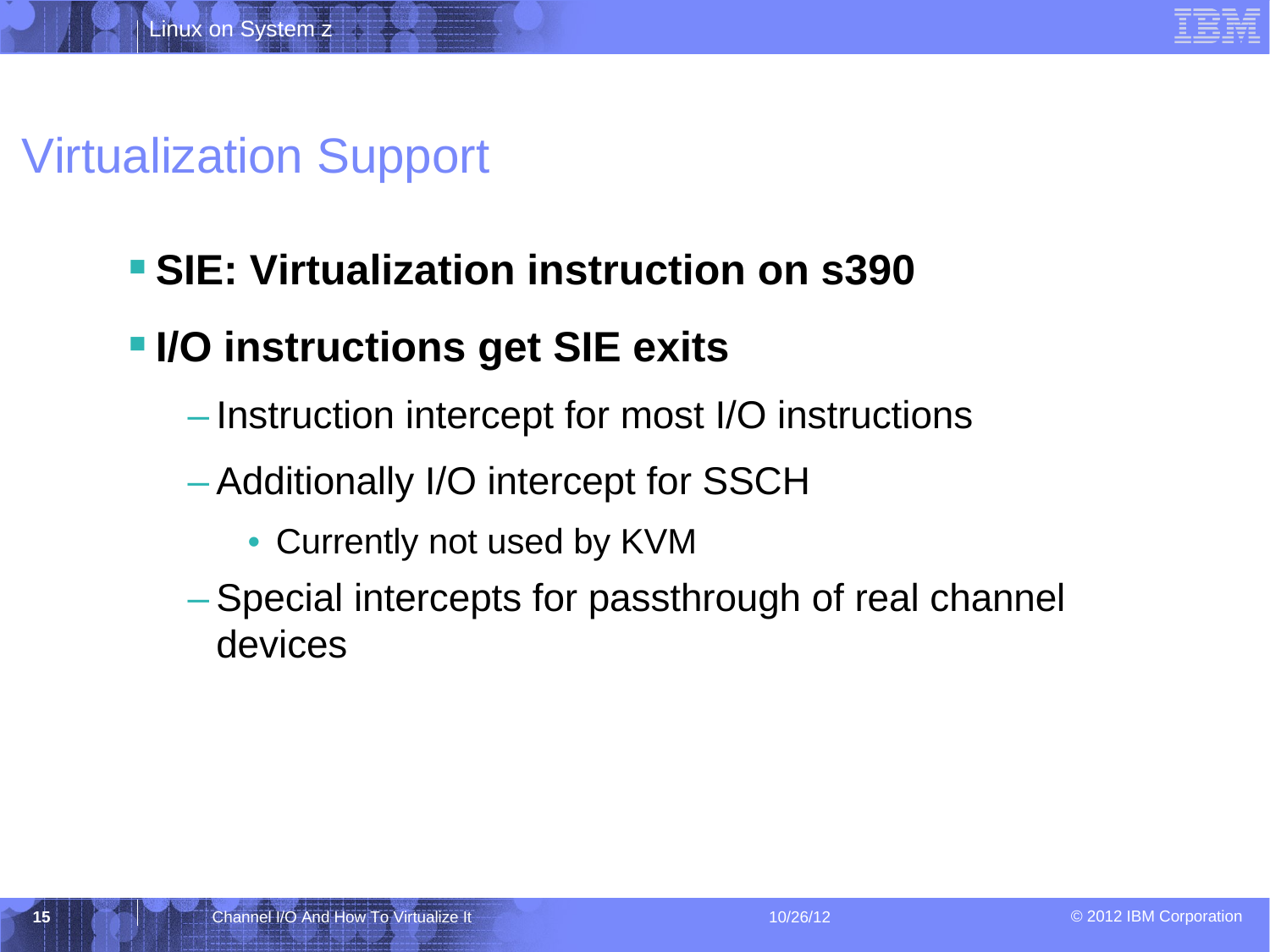# Virtualization Support (2)

### **Handling I/O**

- Perform path-related operations
- Interpret channel programs
	- Doing this for arbitrary channel programs is the most complex part!
- Actually do I/O
	- Either on virtual backend (virtio, ...)
	- Or on real (passthrough) I/O device
- Keep subchannel control blocks up to date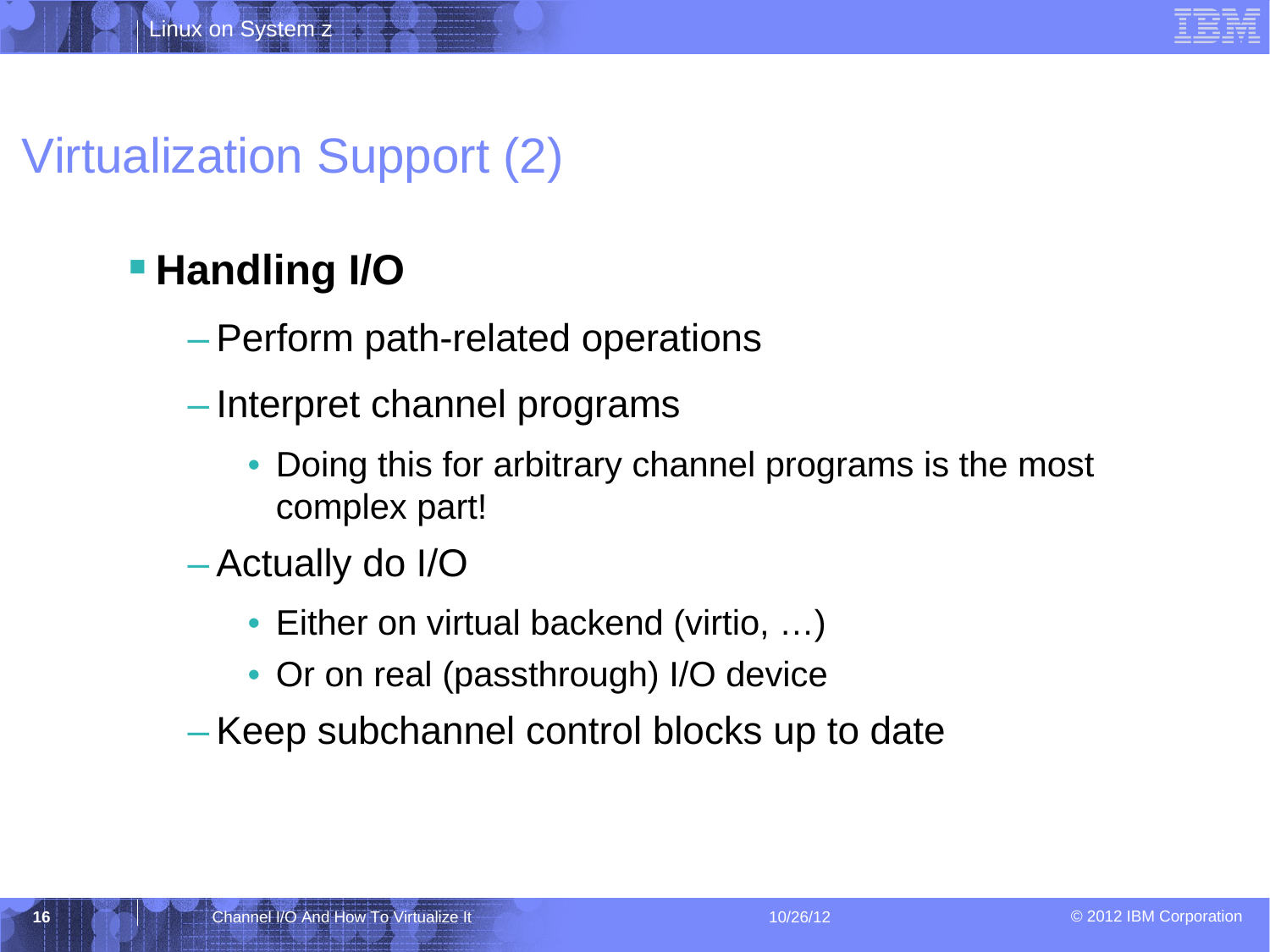

# Virtualization Support (3)

#### **Interception requests for injecting I/O interrupts**

- Drop VCPU out of SIE when I/O interrupts enabled
- Further interception requests for control register 6 (interruption subclasses)
- **I/O interrupts may be cleared by tsch/tpi**
- **Hypervisor needs to keep track of interrupt payload (subchannel ID, interruption parameter)**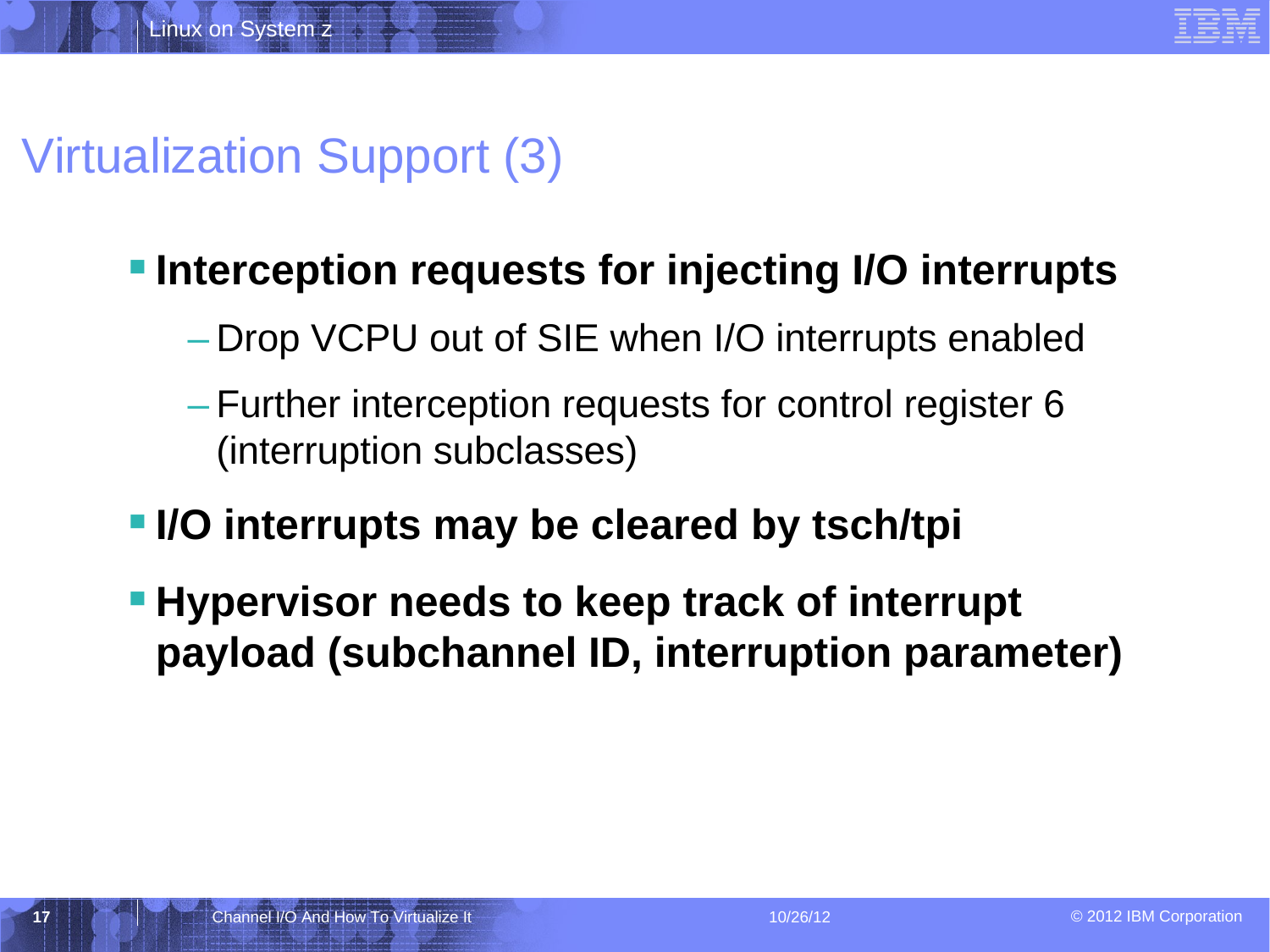# Virtualization Support (4)

#### **Current status for KVM and qemu:**

- Support for I/O interrupts and related I/O instructions (tsch, tpi) in KVM
- Support for I/O instructions on virtual subchannels in qemu (virtual css)
- virtio-ccw support in qemu

#### **Possible future enhancements**

- Support advanced I/O functionality (IDALs, …)
- Support for adapter (thin) interrupts
- Support for passthrough of real channel I/O devices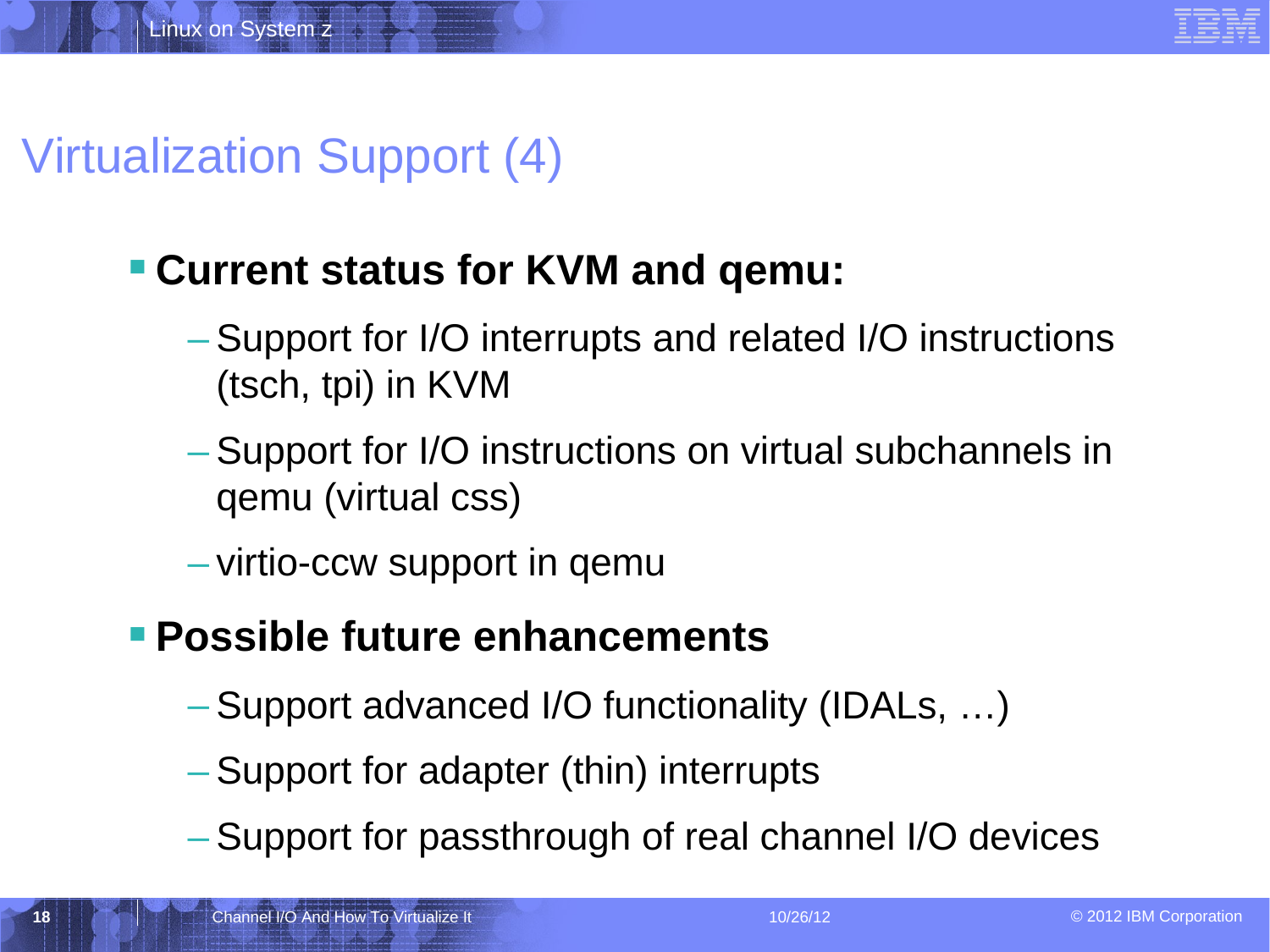## Virtualization Support (5)

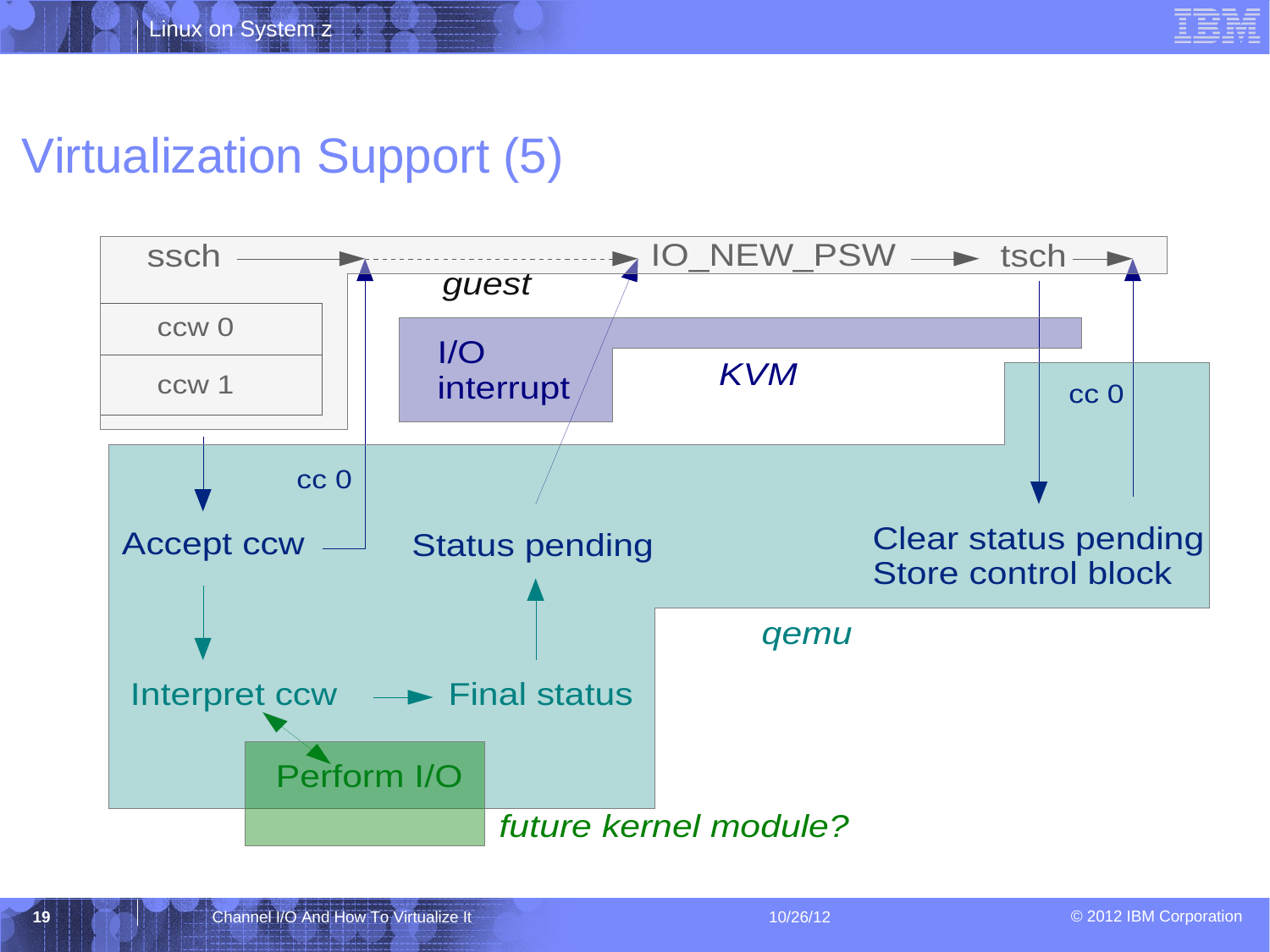# Virtualization support (6)

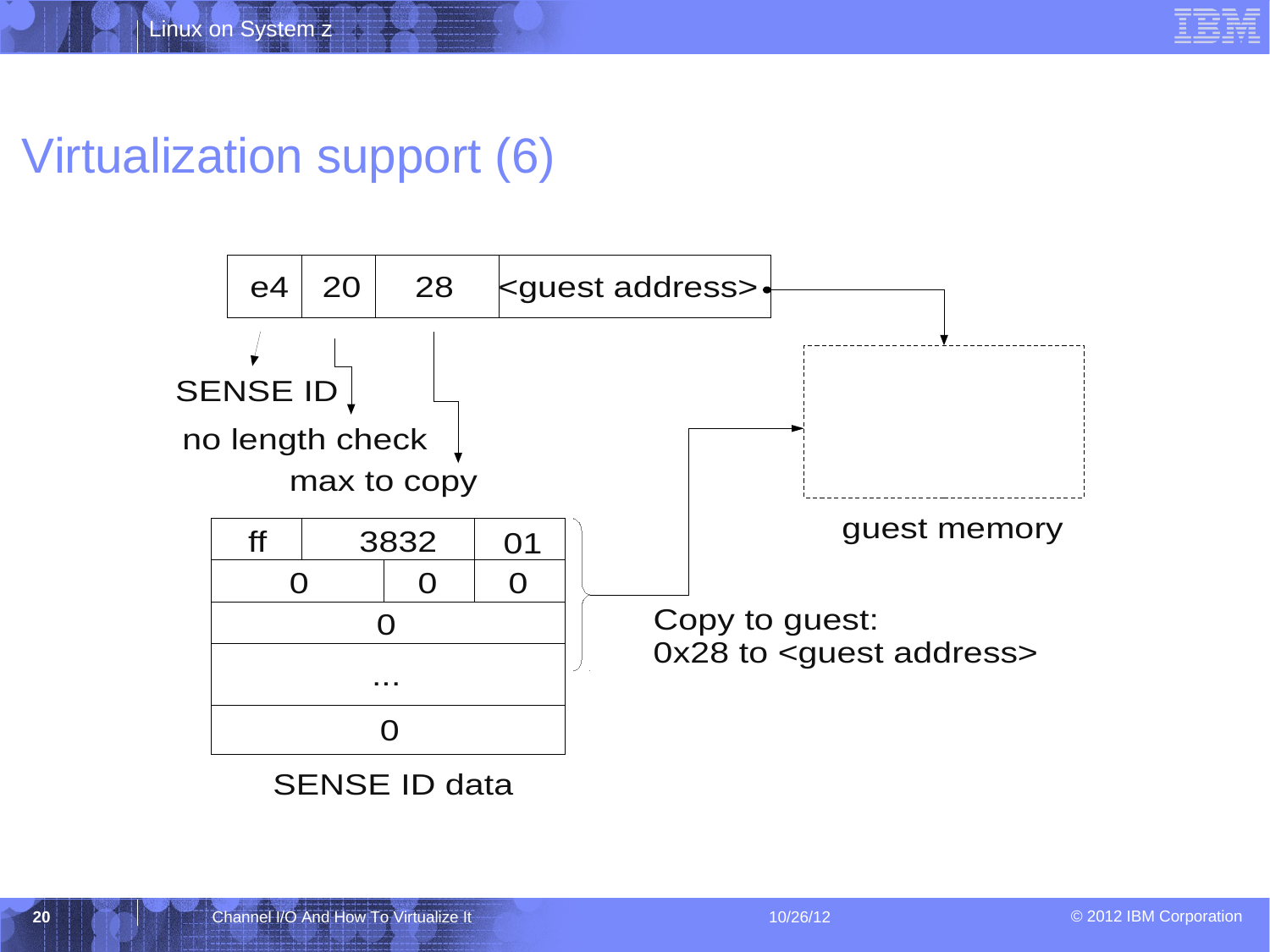

### Virtio-ccw

- **Virtio transport based upon channel I/O**
- **Fully virtual channel devices used as virtio bridge devices**
	- Virtual channel subsystem image 0xfe
	- Virtual channel path type 0x32 (only to satisfy architecture)
	- Virtual control unit type 0x3832
		- Virtio device type used as control unit model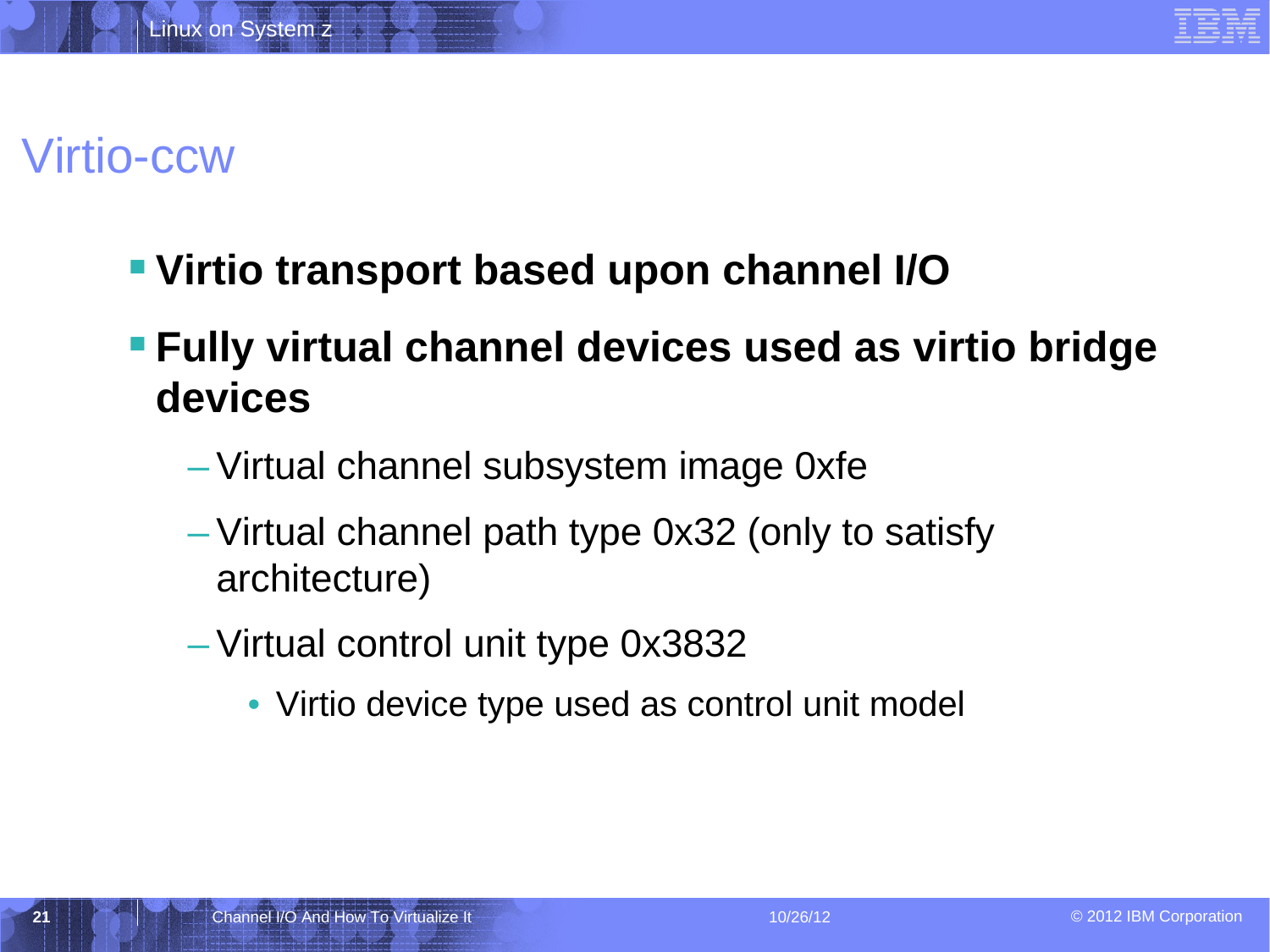

# Virtio-ccw (2)

### **Virtio-related operations implemented via channel commands**

- Setup virtual queues, get and set features, read and write configuration...
- $-$  Guest  $\rightarrow$  host notification via diagnose (hypercall)
- $-$  Host  $\rightarrow$  guest notification via I/O interrupts and indicator bits

#### **Documented in virtio spec**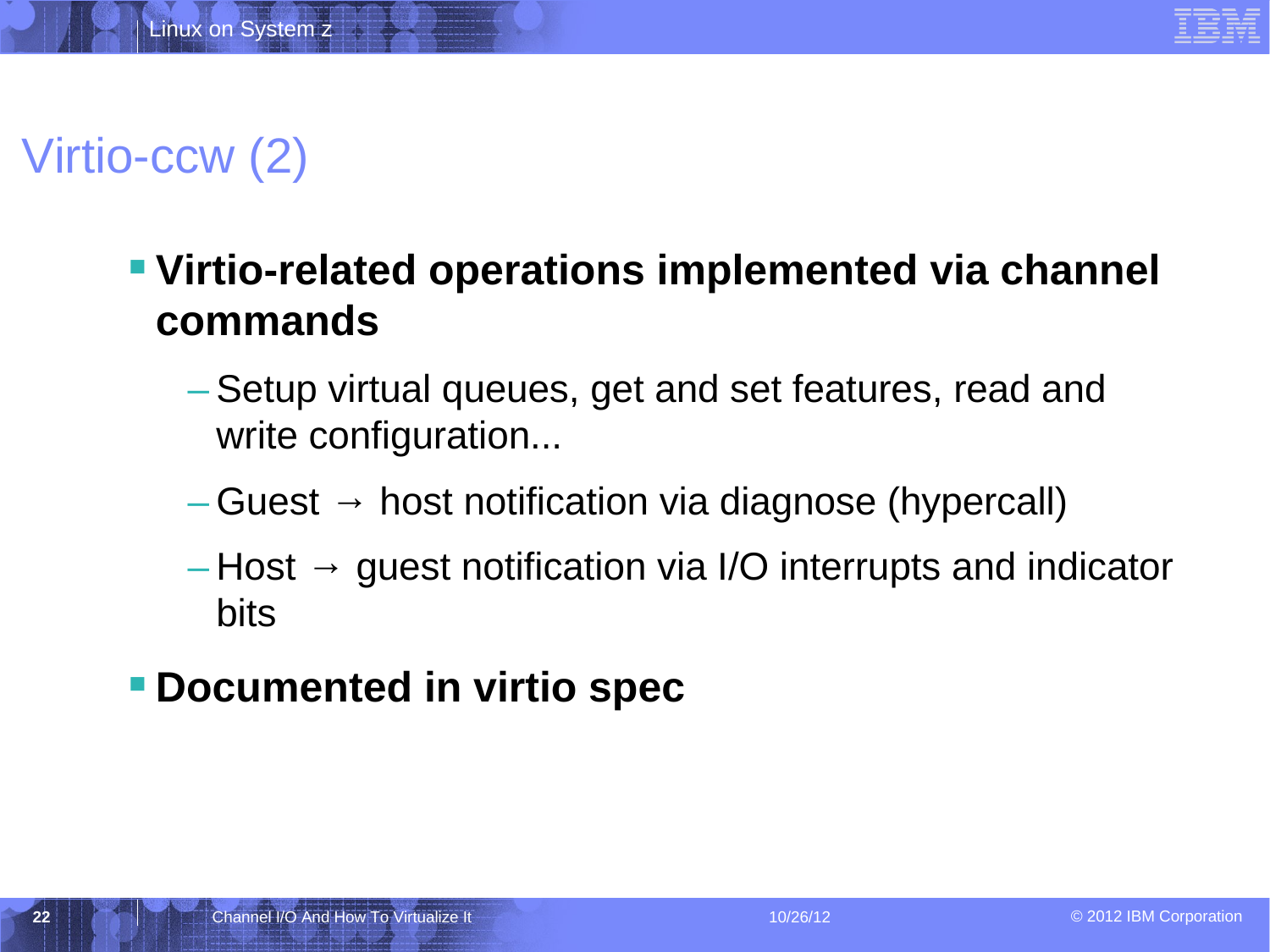

## Virtio-ccw (3)

#### **Example of a guest running under qemu with virtio-ccw:**

[root@localhost ~]# lscss Device Subchan. DevType CU Type Use PIM PAM POM CHPIDs ---------------------------------------------------------------------- 0.0.0000 0.0.0000 0000/00 3832/01 yes 80 80 ff 00000000 00000000 0.0.0815 0.0.0001 0000/00 3832/02 yes 80 80 ff 00000000 00000000 0.0.0002 0.0.0002 0000/00 3832/03 yes 80 80 ff 00000000 00000000 0.1.abcd 0.1.0000 0000/00 3832/05 yes 80 80 ff 00000000 00000000 [root@localhost ~]# lschp CHPID Vary Cfg. Type Cmg Shared PCHID

============================================

0.00 1 - 32 - 0 -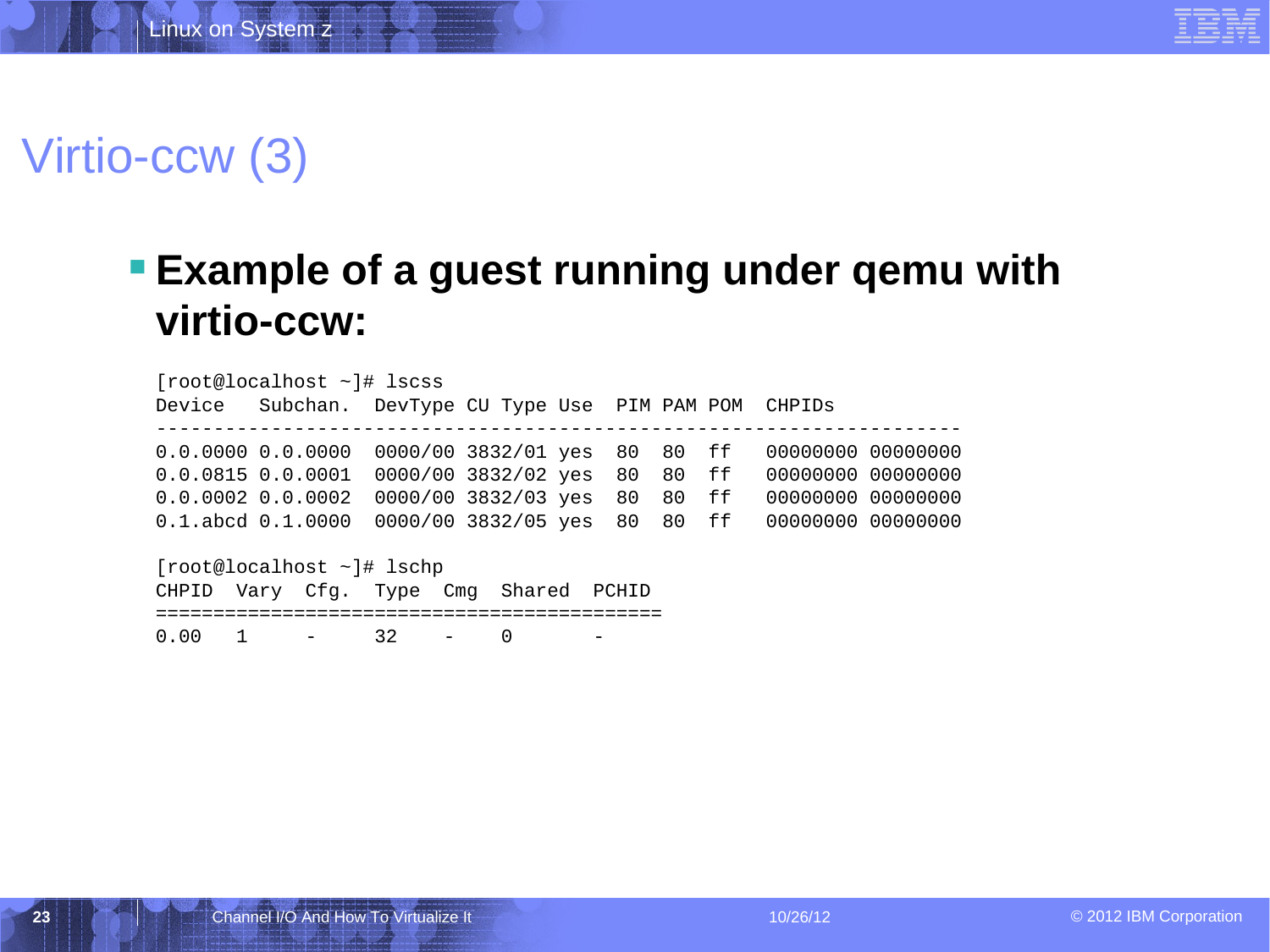

### References

### **IBM publications**

- z/Architecture Principles of Operation (SA22-7832), chapter 13 ff.
- Common I/O-Device Commands and Self-Description (SA22-7204)

#### **Virtio spec**

– See https://github.com/rustyrussell/virtio-spec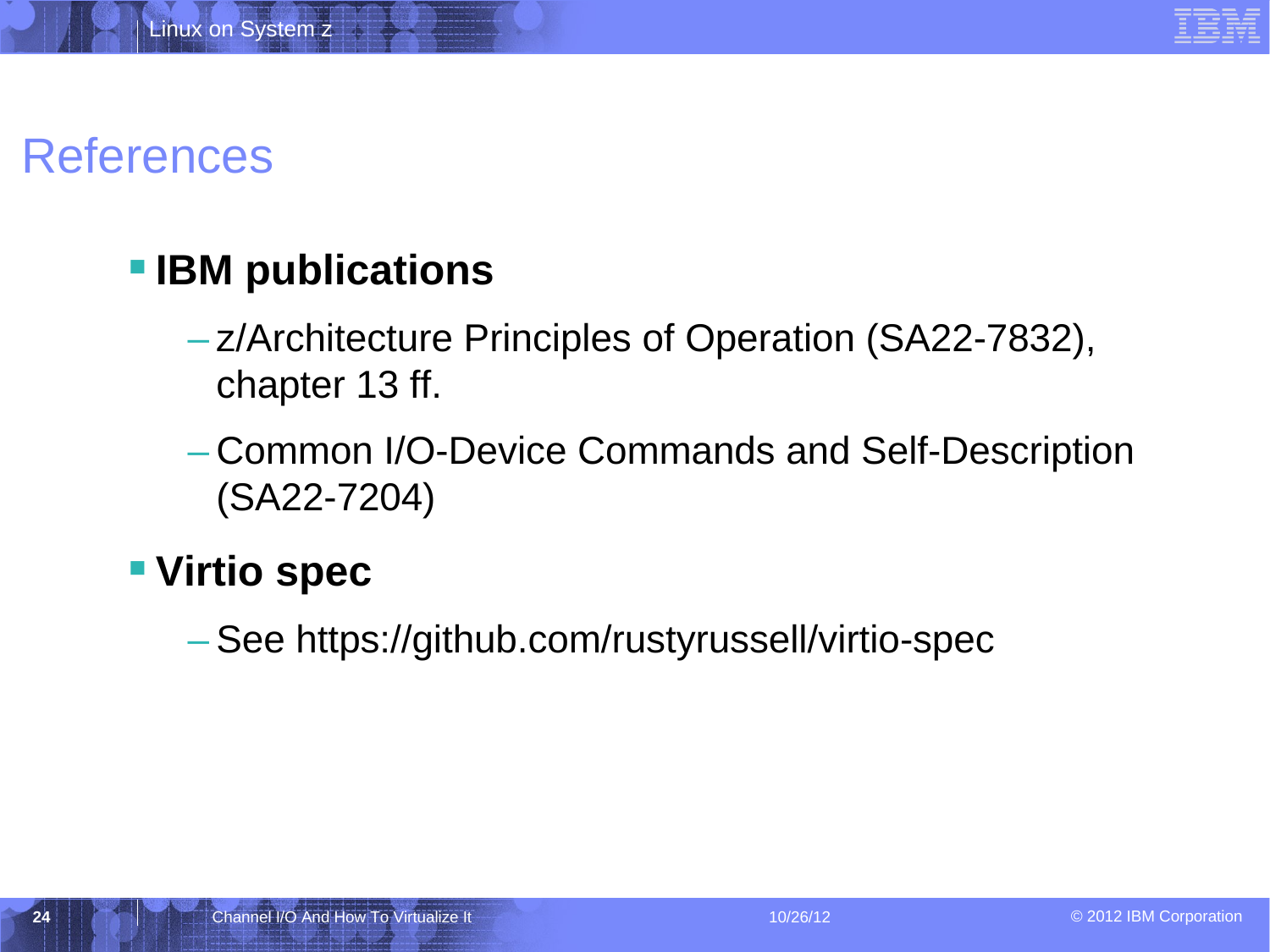# Questions?